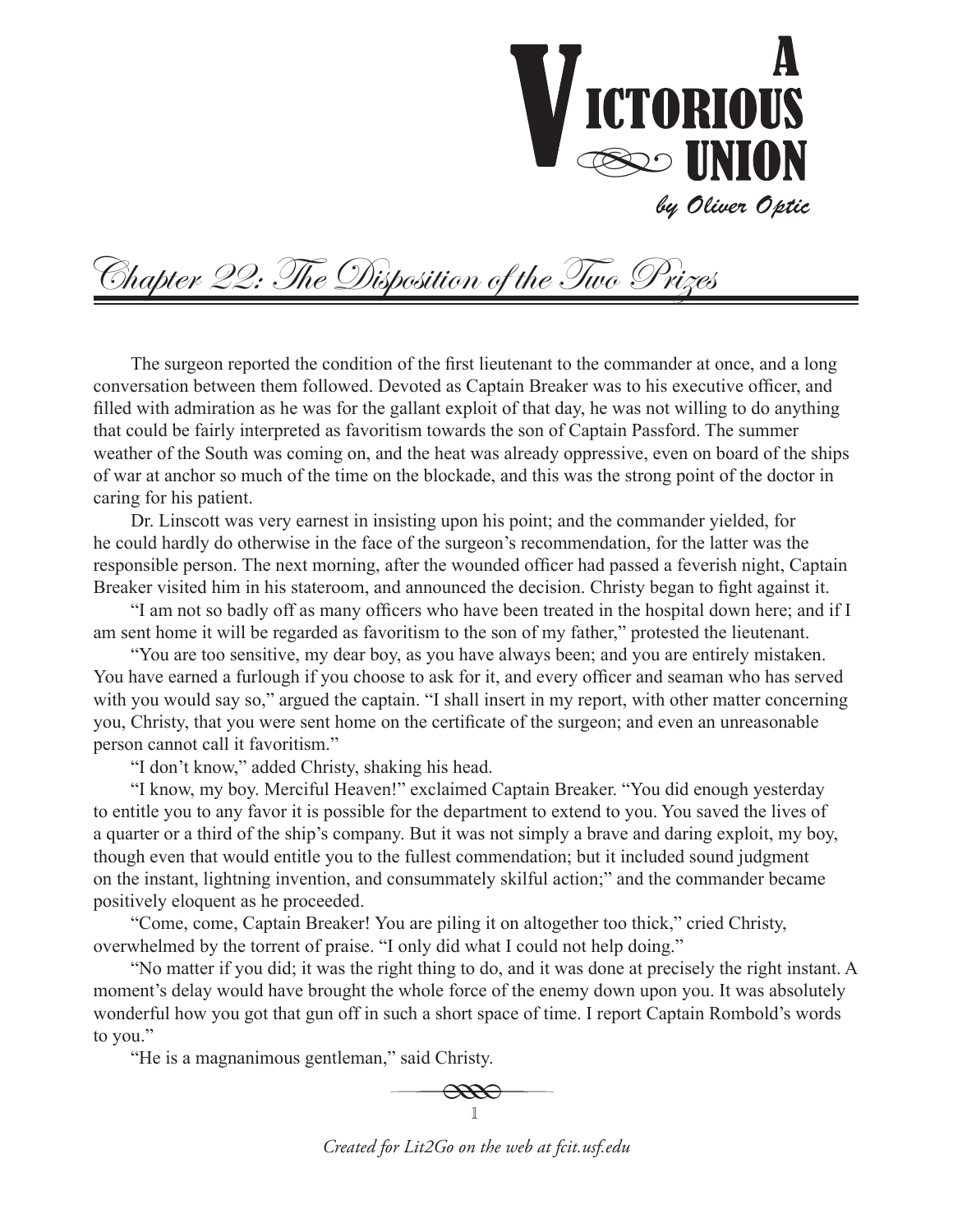*A Victorious Union Chapter 22: The Disposition of the Two Prizes*



"He says, too, that a dozen muskets and revolvers were discharged at you, and it is a miracle that only one bullet struck you."

"I found a bullet-hole in my cap, and two more in the skirt of my coat," added the patient with a smile, as he pointed to his coat and cap.

"But we are off the subject; and I was only trying to show that you are entitled to a furlough," said the commander; but the discussion was continued for some time longer, though Christy consented to be sent home in the end.

The thought of going to Bonnydale was exceedingly pleasant to him, and he allowed his mind to dwell upon each member of the family, and to picture in his imagination the greeting they would all give him. Not to the members of his family alone did he confine his thoughts; for they included the beautiful Bertha Pembroke, whom, with her father, he had taken from the cabin of a cotton steamer he had captured. He concluded that the surgeon's certificate would shield him from adverse criticism, after he had fully considered the matter.

The flag-officer of the Eastern Gulf Squadron was not off Mobile Point; and Captain Breaker, as the senior officer present, was obliged to dispose of his prizes himself. Some necessary repairs had to be made upon both ships before anything could be done; and the carpenter and his gang, with all the other seamen who could handle an axe or an adze, were hurrying forward the work. The prize had lost her mizzen mast, her steering gear had been knocked to pieces both forward and aft, she had been riddled in a dozen places, and shot-holes in the hull had been hastily plugged during the action.

Her Armstrong gun amidships had been disabled by Blumenhoff at his first fire. Christy had not found the opportunity to examine this piece, as he desired; but Mr. Graines had done so for him; and it was found that the gun carriage had been knocked into a shapeless mass so that it could not be put in condition for use. The machinists from the engine room of both vessels, for those of the Tallahatchie had no feeling on the subject, were restoring the steering apparatus, and were likely to have the work completed the next day.

Captain Breaker was in great doubt as to what he ought to do with Colonel Passford. He was certainly a non-combatant; and it could not be shown that he had any mission to Nassau or elsewhere in the service of the Confederacy, though it would have been otherwise if the steamer and the West Wind had not been captures, for he was to sell the cotton in England, and purchase a steamer with the proceeds; but his mission ended with the loss of the vessels. He finally decided to send him to Fort Morgan under a flag of truce.

Before he left he called upon his nephew. He was still in a state of despondency over his own losses, and his failures to benefit the Confederacy, whose loss he counted as greater than his own. He stated that the commander had announced his intention to send him on shore. Christy had seen him but for a moment, for his uncle had not desired to meet him again.

"We will not talk about the war, Uncle Homer," said Christy. "How are Aunt Lydia, Corny, and Gerty? I hope they are all very well."

"Your aunt is not very well, for the hardships of the war have worn upon her. Except Uncle Jerry and Aunty Chloe, the cook, all our negroes have left us, or been taken by the government to work on fortifications, and my wife and Gerty have to do most of the housework," replied Uncle Homer very



*Created for Lit2Go on the web at fcit.usf.edu*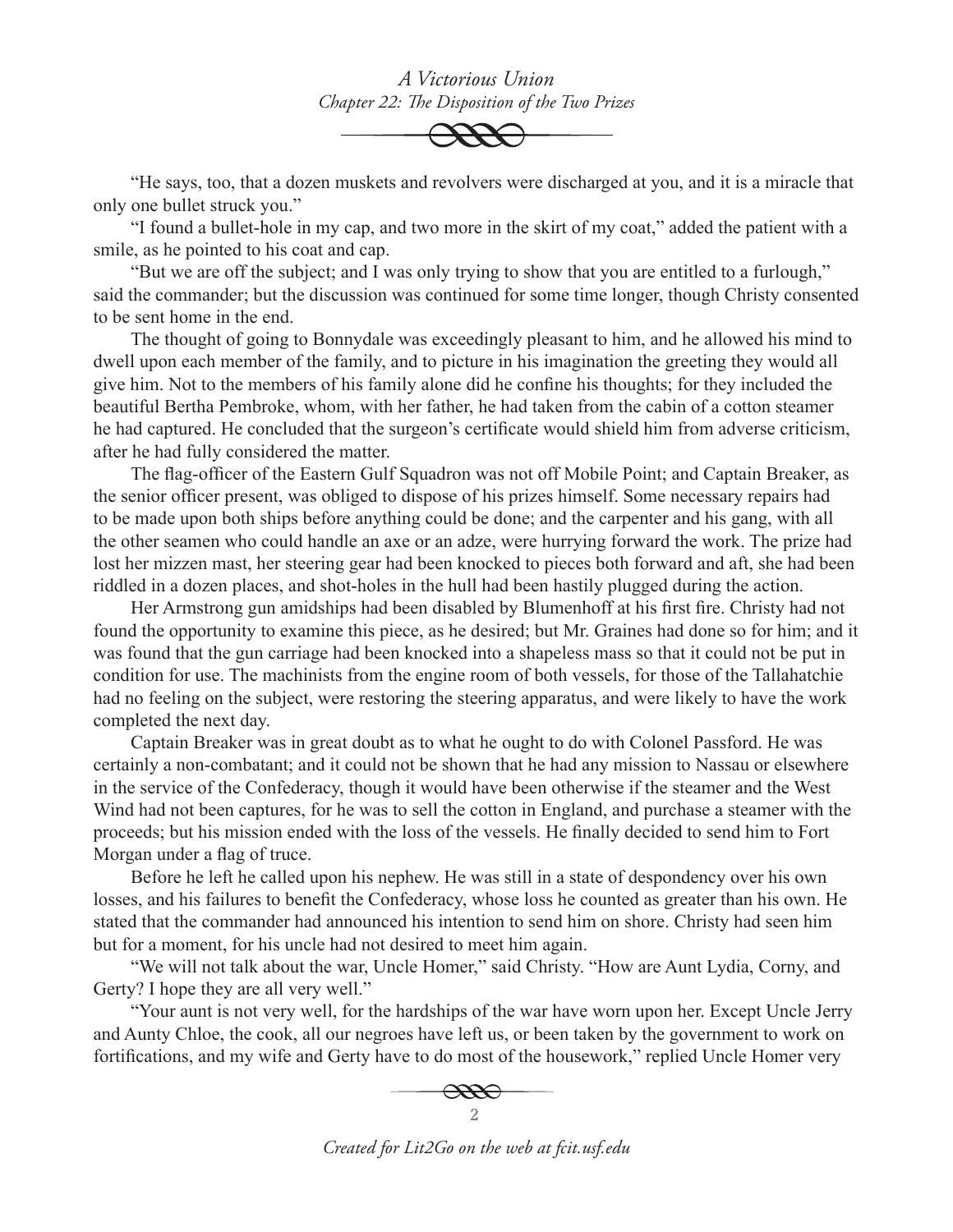*A Victorious Union Chapter 22: The Disposition of the Two Prizes*



gloomily; and it was plain to Christy that the mansion at Glenfield was not what it had been in former years.

"How is Corny? I have not heard from him lately."

"Corny is not a captain in the Army of Virginia, and is doing his duty like a man," answered the colonel proudly; and this fact seemed to be almost the only pleasant feature of his experience. "We have been called upon to endure a great many hardships; but we still feel that the God of justice will give us the victory in the end, and we try to bear our burdens with resignation. The captain informs me that you are going home, Christy."

"The surgeon has ordered me to the North on account of the heat in this locality."

"I learned in Nassau as well as when I was at Bonnydale, that your father holds a very prominent and influential position among your people, and your advancement seems to be made sure," added the planter.

"He has never held any office under the United States government, and I hope I do not owe my advancement to him; and he has often assured me that he never asked for my promotion or appointment," said Christy.

"You have been of very great service to your government, as I know to my sorrow, and I have no doubt you deserved whatever promotion you have obtained," added the colonel, observing that he had touched his nephew in a very tender spot. "But I suppose the boat is waiting for me, and I must bid you good-by. Remember me in the kindliest manner to your father and mother, and to Miss Florry. They were all as good to me when I was on parole at Bonnydale as though no war had ever divided us."

The colonel took Christy by the hand, and betrayed no little emotion as they parted. The lieutenant realized that his uncle was suffering severely under the hardships and anxieties of the war, and he was profoundly sorry for him, though he uttered no complaint. Both on his own account and on that of the Confederacy, he had shipped several cargoes of cotton to Nassau to be sent from there to England; but every one of them had been captured, most of them by his nephew while in command of the Bronx. But he was still confident that the Confederacy would triumph.

Colonel Passford had been sent to the fort under a flag of truce, and had been received by the commandant. In a couple of days the repairs of both ships had been completed. Captain Rombold, though his wound was quite severe, was getting along very well. Captain Breaker had completed his arrangements for the disposal of the prizes and prisoners; and it became necessary to remove the wounded commander to the cabin of the Tallahatchie, to which he did not object, for the wounded in his cabin had been placed in a temporary hospital between decks. He was permitted to occupy the stateroom he had used while in command, while the other was reserved for the prize-master.

Ensign Palmer Drake, the senior of the two officers waiting appointments, was made prizemaster of the Tallahatchie, for he had proved to be an able and brave man in the recent action. Mr. Ballard became executive officer of the Bellevite, and Mr. Walbrook the second lieutenant, while the place of the third was filled by Mr. Bostwick, who had been master. French was appointed prizemaster of the West Wind, with a crew of five men, as she was to be towed by the prize steamer.

It was found that the Tallahatchie had gone into the action with ninety-five men, including the



*Created for Lit2Go on the web at fcit.usf.edu*